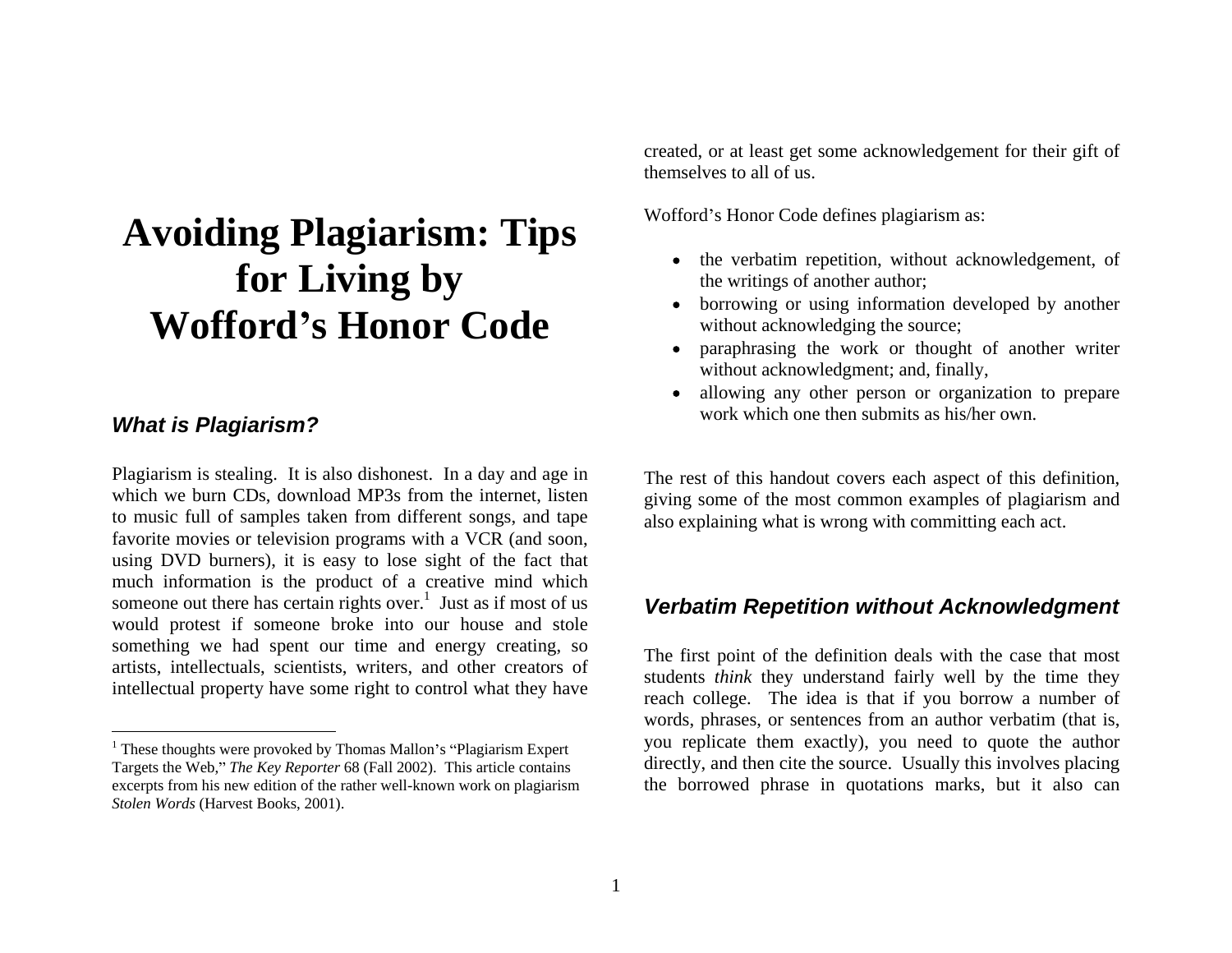Students think they understand this, and yet professors are be aware that they too are expected to cite information that seeing an increasing number of students constructing papers by they gained from internet sites, almanacs, encyclopedias, or simply cutting and pasting materials gained from the web. This is certainly plagiarism, since it is replicating exactly the ideas and words of another author. It is acceptable (though The main exception to this would be what is considered risky, considering the accuracy of much material on the "common knowledge." If, for example, you had to look up the internet) to include some verbatim material from the web, but it date that the Nazis came to power in Germany or the year of needs to be quoted and cited correctly, and then, of course, the Russian Revolution just because you can t remember it integrated with your own thoughts and ideas. At this point, it exactly, you wouldn't have to cite where you found these dates.

plagiarism. In many cases simply changing a word or two still retains enough identical words of phrases to be considered plagiarism. Even if a great deal of the material is changed, it still can be considered paraphrasing without acknowl edgement, which we will cover below.

## **Borrowing Information without Acknowl edgment** examples of unintentional plagiarism one of the most common examples of unintentional plagiarism

Information—scientific data, facts, figures, dates, etc.—also needs to be cited. This above all applies to scientists, since they often have to utilize information that other scientists have

involve using an indented (or block) quote if the passage is developed to supplement their own data or to check the long. accuracy and dependability of their data. Students of English, history, the foreign languages, or other areas, however, need to other reference materials.

becomes research, and not plagiarism. This is information that so many people know that it is no Just in case someone out there is thinking that they can simply property, that everyone has access to. However, if you have to cut and paste material taken from the web, only with a few look up *why* the Nazis came to power, or *why* the Russian words or ideas changed, we need to say that this too is Revolution happened, this is material that you should certainly longer considered private intellectual property—it is common cite.

## **Paraphrasing without Acknowledgment**

It's not only words or information that can be stolen—ideas can be stolen too!

is paraphrasing without acknowledgement. This is the most common, I think, because it is also the easiest to get away with. Many students unfortunately have gotten through high-school unintentionally plagiarizing one paper after another and were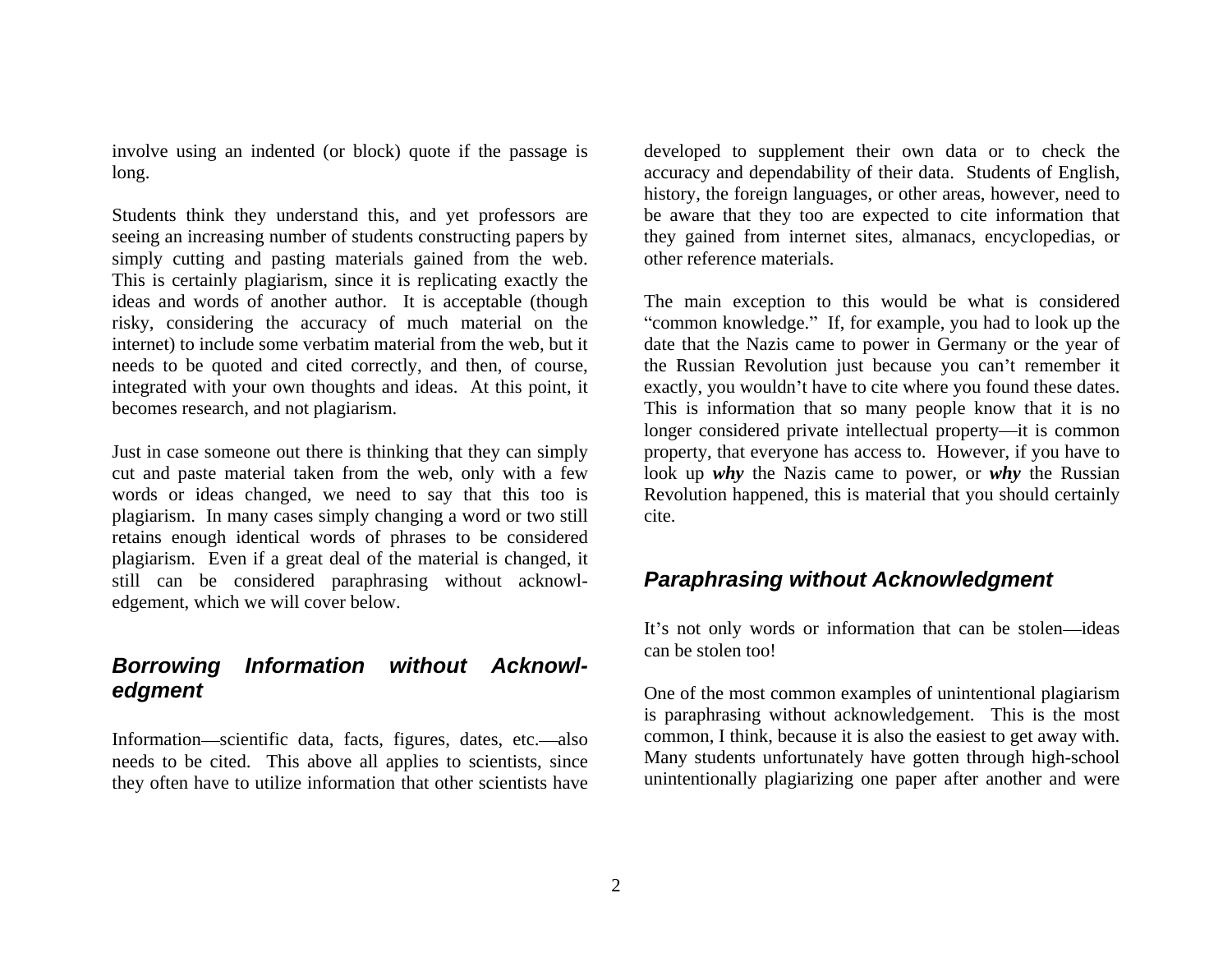never caught because the teachers were too overworked to check sources. absorbing, processing, and reworking the ideas of

In confronting this kind of plagiarism, many professors have received a response from students that they just thought they were doing research. And perhaps they were...originally. There is absolutely nothing wrong with getting on the internet to find out something about a topic that you know little about, or to try to get some ideas for a paper that you are having a hard time approaching. The trouble happens when ideas are taken from websites or other sources (reference materials, books written by specialists, and—heaven forbid—a former student's paper) without referencing them.  $j$  is theed to give credit where credit is due.

There are many problems here. First, you are taking ideas that  $\bullet$ have been created by someone else and taking credit for them. you can cite it, then it probably isn't a legitimate Second, you are probably misrepresenting your own level of knowledge. If you make a reference to a post-colonial or a sequely putting in a citation, "My best friend's paper, written postmodernist interpretation of a specific historical event that two years ago for the same class" should be a sign that you found explained on a website, you need to ask yourself, Do I really understand what these terms mean? If not, then you should hesitate before using them, even with a proper reference and citation. Third, it's also a disservice to readers who might sign. want to find out more about this topic. But more about this opportunity for you to reevaluate where you are getting later. your ideas from.

Two final points to consider here:

First, admitting that you took an idea from someone else does not mean that you are an uncreative or unintelligent person yourself. None of us operate in an

intellectual vacuum, and we are all constantly others, whether we realize it or not. If you look through any academic book, you will probably find pages and pages of endnotes and footnotes, and often a full bibliography. These were all works that somehow played a part in the creation of the author's own individual thoughts. The point is that most people show their creativity and intelligence by how they rework the ideas of others, applying them to new situations or putting them together with other authors' works. This is all legitimate, legal, and, in fact, praiseworthy! We

Second, a good rule of thumb is that if you don't feel source. The fact that you would feel a little awkward you are at some level being dishonest here. Furthermore, the fact that it would feel a little dumb citing the Cliff-Notes for your book also should be a Referencing all your sources may be an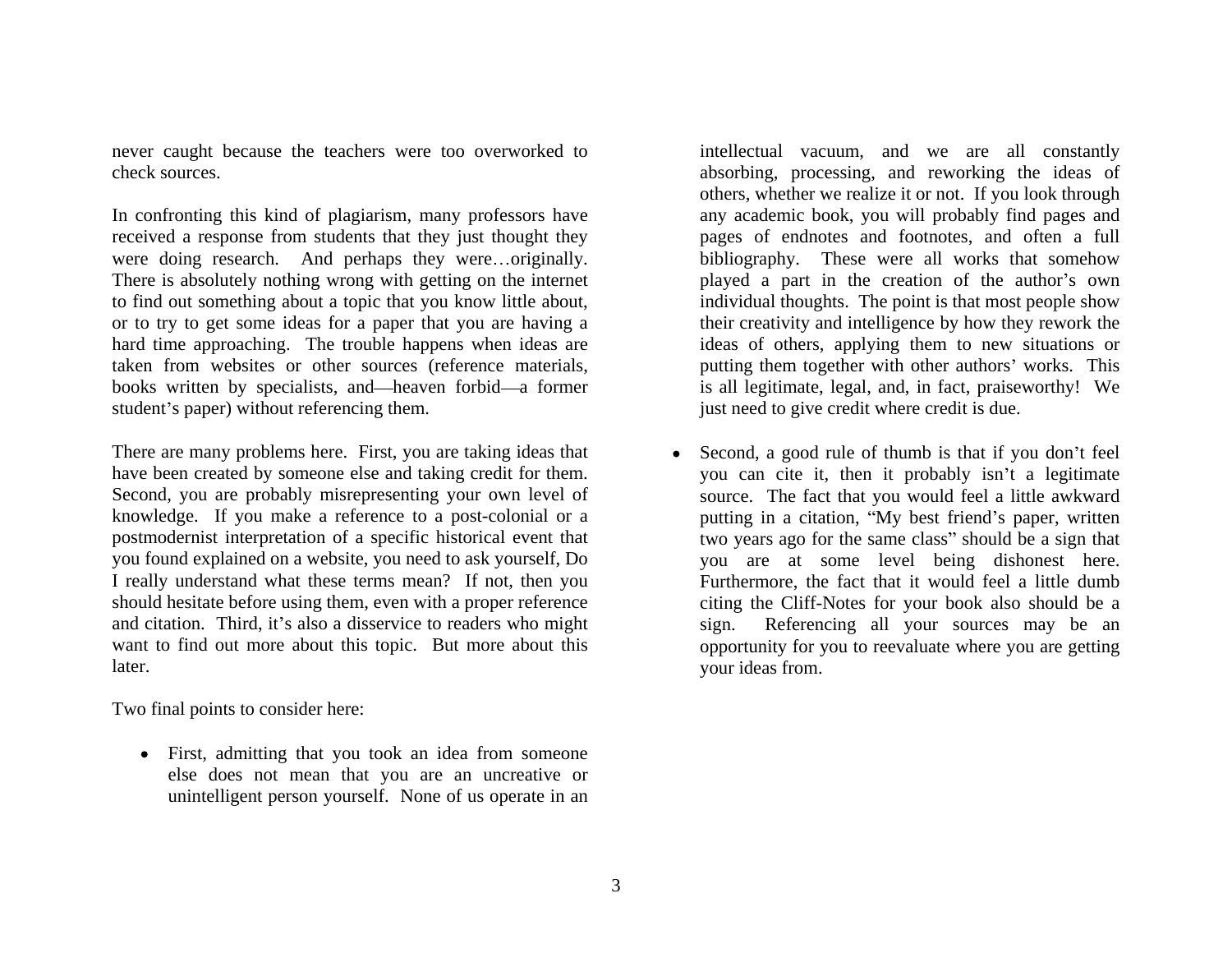The final element of the plagiarism definition deals with both the easiest and most treacherous cases.

# **The Simple Case: Turning in Someone Else s**

We will start with the simplest cases. Ouite clearly, buying a paper from an on-line source and turning it in as your own is one of the highest forms of dishonesty. So would be grabbing a paper from the local fraternity/sorority test-file and turning it in as your own. And of course getting your boyfriend, girlfriend, or best friend to do the work for you would also be

# **The Problem Case: Proof-Reading by Friends**

But what about the more difficult cases of collaboration? Everyone has had a friend, a colleague, perhaps a parent, or 1) **Check with your professor to find out what is** even a favorite ex-teacher read over material that they have **allowed.** Most professors will have no problem with written. And what about the writing lab? Does incorporating their suggestions count as "allowing any other person or organization to prepare work which one then submits as his/her

Unfortunately, there is no easy answer to these questions. Strengths and weaknesses. Some professors will have Quite clearly, having your parent, friend, or ex-teacher do the more of a problem with you sending it to a parent or exentire assignment, or even some sizeable portion of the assignment, would count as plagiarism. However, what about taking a friend's suggestion about a better way to phrase a

**Allowing Others to Prepare Your Work** Sentence, or a classmates' suggestion about a further idea that you may want to consider?

**Work** sometime introduction of a book, who will almost always find Before considering this, we should say that there are few writers or scholars who do not have their material looked over for publication. If you look in the forward, preface, or a long list of fellow writers, scholars, and friends that helped in the production of that book with proofreading, suggestions, or perhaps simply through conversations that helped to generate ideas. This brings up the point that we all—even the most brilliant of us—take credit for material that is in reality a social product, the creation of a community of minds.

considered an egregious case. So, admittedly, the line between collaboration and plagiarism is **and Family** the section and connecting the section of the section of the section of the section of the section of  $\frac{1}{2}$ a fuzzy one. However, there are some general guidelines to help students feel secure and confident in what they take credit for:

own ? mistakes that you may not be aware of, while your your enlisting a friend or classmate to proofread a paper. In fact, this exercise can be useful for everyone involved, since it allows you to notice common proof-reader may become more aware of his or her own teacher. Others, however, feel that this can be a useful exercise as long as certain rules are followed. At any rate, you should check to find out what is allowed.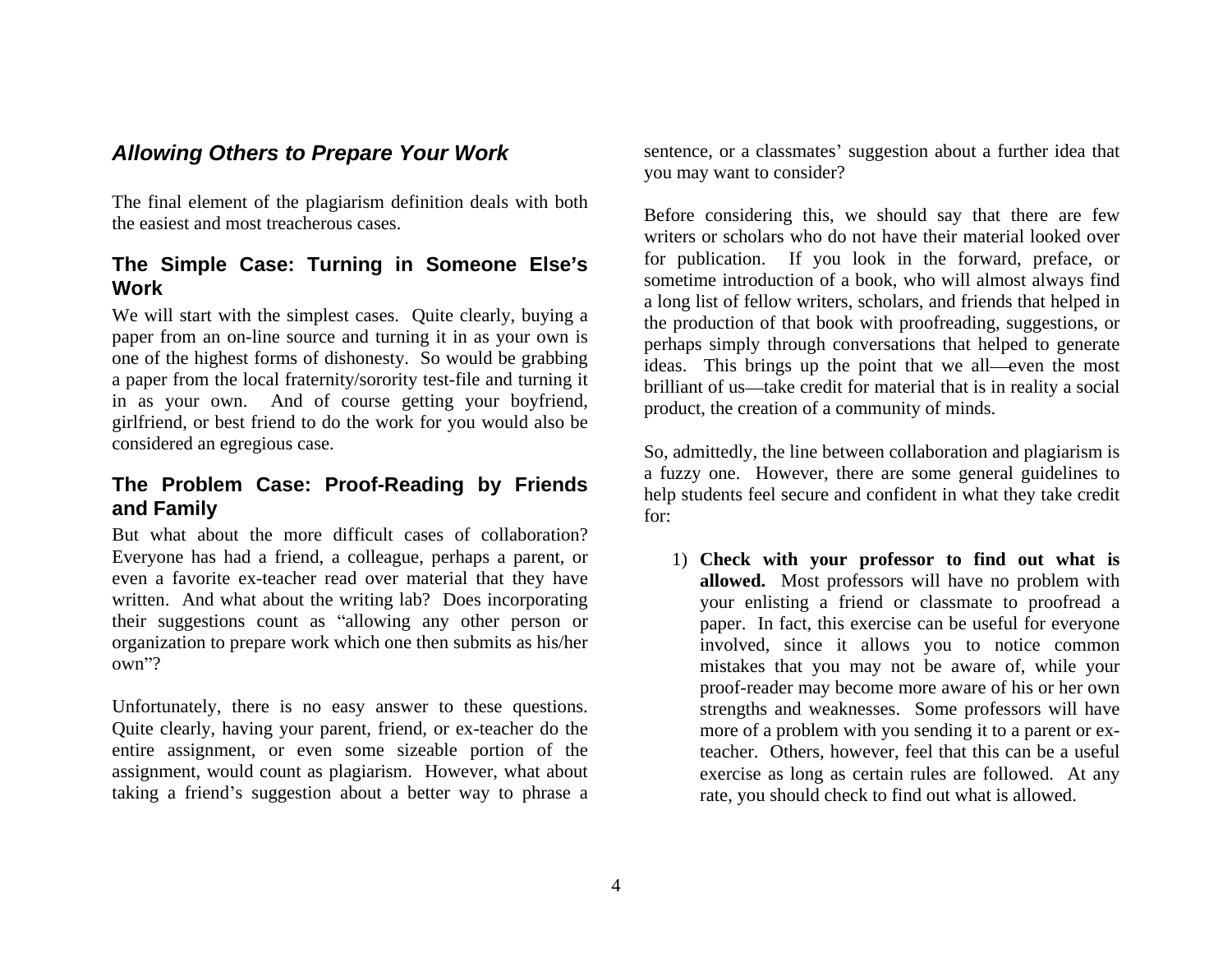- 2) **Never worry about bringing your paper to the**
- 3) **Pay attention to the length and extent of the** sentences. Doing so for two sentences in a row is
- 4) **Watch out when you borrow ideas from people.** Many proofreaders, especially if they are classmates or they have taken the class before, may suggest ideas for your paper that would improve the content. If you they

Writing Lab. The students in the writing lab are acknowledge the source of the idea (see below). trained to provide help with your writing without doing However, take care that the paper feel like yours your writing for you. Furthermore, they usually ask borrowing too many ideas means at some point you are you to stay with them as they work through your paper. no longer writing your own paper. There are no firm This helps to turn the rewriting of your paper into a true rules here, but a good rule of thumb is that the basic collaborative exercise. idea at the heart of the paper should be yours and no worry. One or perhaps two ideas can probably be safely used, though you should take some care to one else's.

- **contribution.** Making and taking suggestions for 5) **Try to ensure the physical presence of the** sentence phrasing or proper grammatical construction is **collaborator.** Do as much editing as possible in the *always* legitimate in the case of occasional, isolated presence of your collaborator. Giving or sending the usually alright, too. However, the closer you get to a collaborative process, and therefore increases the full, continuous paragraph, the more danger you are in. likelihood of plagiarism working into the paper. This is At this point, you are coming close to crossing (or not to say that there is anything necessarily wrong, for perhaps, have already crossed) the line from truly example, with getting your parents via e-mail to look collaborating to simply allowing someone to write the over your paper before you turn it in; however, you do paper for you (or writing the paper for someone else, as need to ask yourself the hard question, How much of the case may be). Furthermore, the longer the passage, this is my work, and how much is the person's that you the more chance of an idea that is not your own asked to help? Furthermore, you may want to ask working its way in. yourself, Are there friends or classmates you could ask paper to someone else to look at tends to remove the instead? In many case, these people could be even more useful, since they often have more familiarity with the material, as well as a better idea of the standards that your professors expect.
- are asking you to expand on an idea that is already in 6) **Acknowledge Help.** If you have any doubts, include a the paper, or to consider some of the implications of a footnote somewhere where you thank your friend, thought that is already there, then you don't have to classmate, or family member for the help they have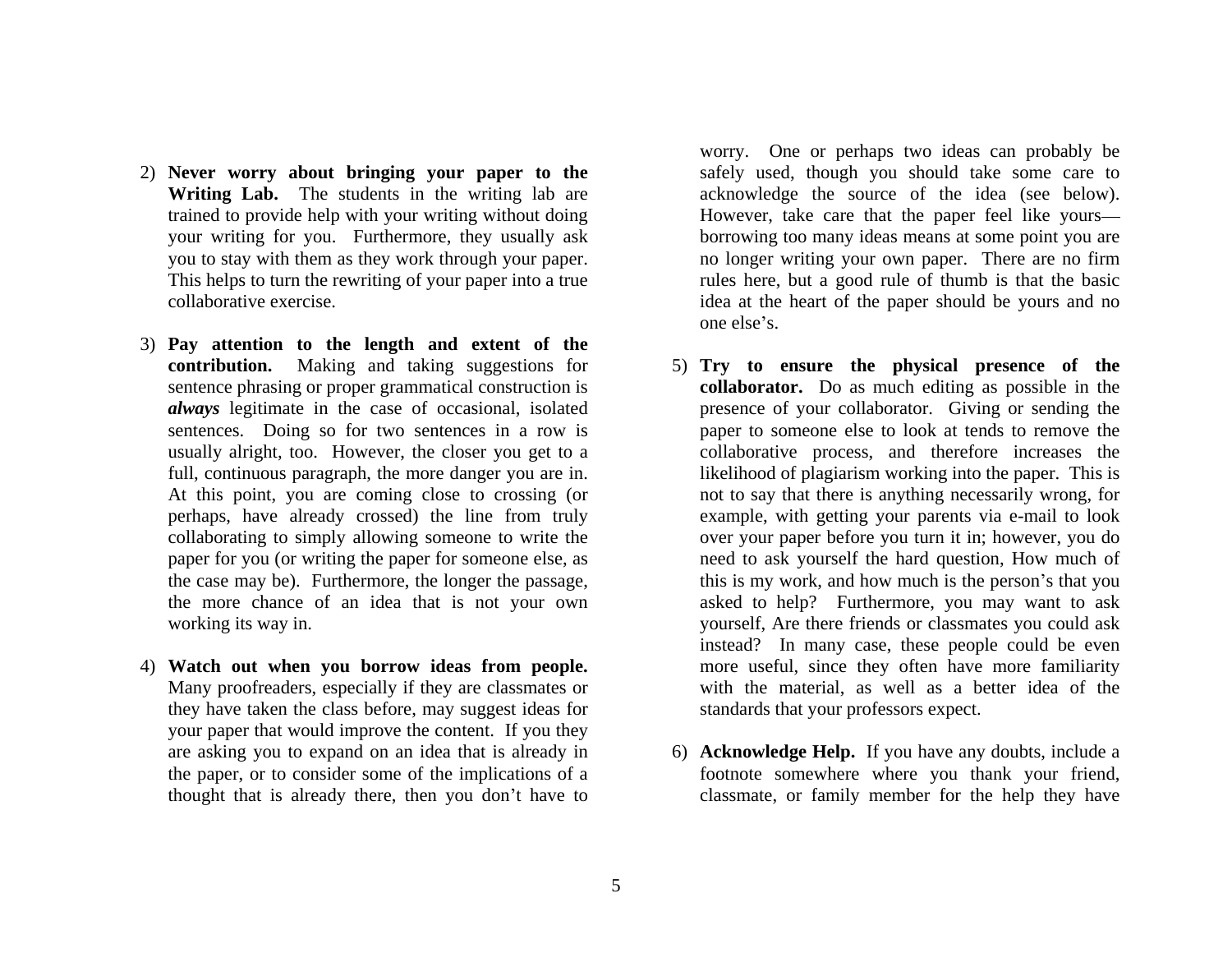possible. If they have suggested specific ideas, note footnote right at the very beginning of the paper. If you generally haven't included foot- or endnotes in your paper, try just adding it to the last page as an

- **To be honest**. Above all, we want to be honest about what we present as our own ideas and achievement. Claiming others' work and ideas as our own fundamentally goes against the integrity that is at the
- **To give thanks**. The second main goal of citing other works or sources of help is to give thanks—for both direct aid given and for a more general intellectual contribution that has allowed you to work. Everyone who writes anything of any substantial length quickly realizes how little they could do without the work of other people providing the intellectual foundations upon which we build. We should thank them for enabling us to make our own contributions.
- given you in writing your paper. Be specific here if **To protect ourselves**. Occasionally our sourcesmake that. If they simply proofread for grammatical errors, responsible for *everything* we write, it does help write that. In professional papers, this is often done in a sometimes to say that we drew the wrong conclusions Even though we all are ultimately because our sources were wrong, and not because our reasoning or logic was faulty.
- acknowledgements section. **To allow other scholars and students to do their own Citations** extends the same of the same of the same of the same of the same of the same of the same of the same of the same of the same of the same of the same of the same of the same of the same of the same of the same o **Why Do We Cite? Extremely important.** Footnotes reveal to scholars and heart of the "Wofford Way." never be able to do their own work. As a matter of **work.** Footnotes are not just those random words and numbers skewed across the bottom of a page that realize it or not now, reading the foot- and endnotes is students a whole host of information: background, disclaimers, parenthetical remarks, the perspective the piece was written from, and finally ideas about how to find out more information on a particular topic. Without them, I dare say that most scholars would courtesy, please get in a habit of providing this information so that others may use it.
	- **To show off.** There is one last reason to include proper citation: to show off one's knowledge, and to say, "Hey! Look at what I've read!" This is the probably the worst reason to cite, but it's a motivator for many professional scholars, so you might as well get in on the game yourself! Just don't get carried away.